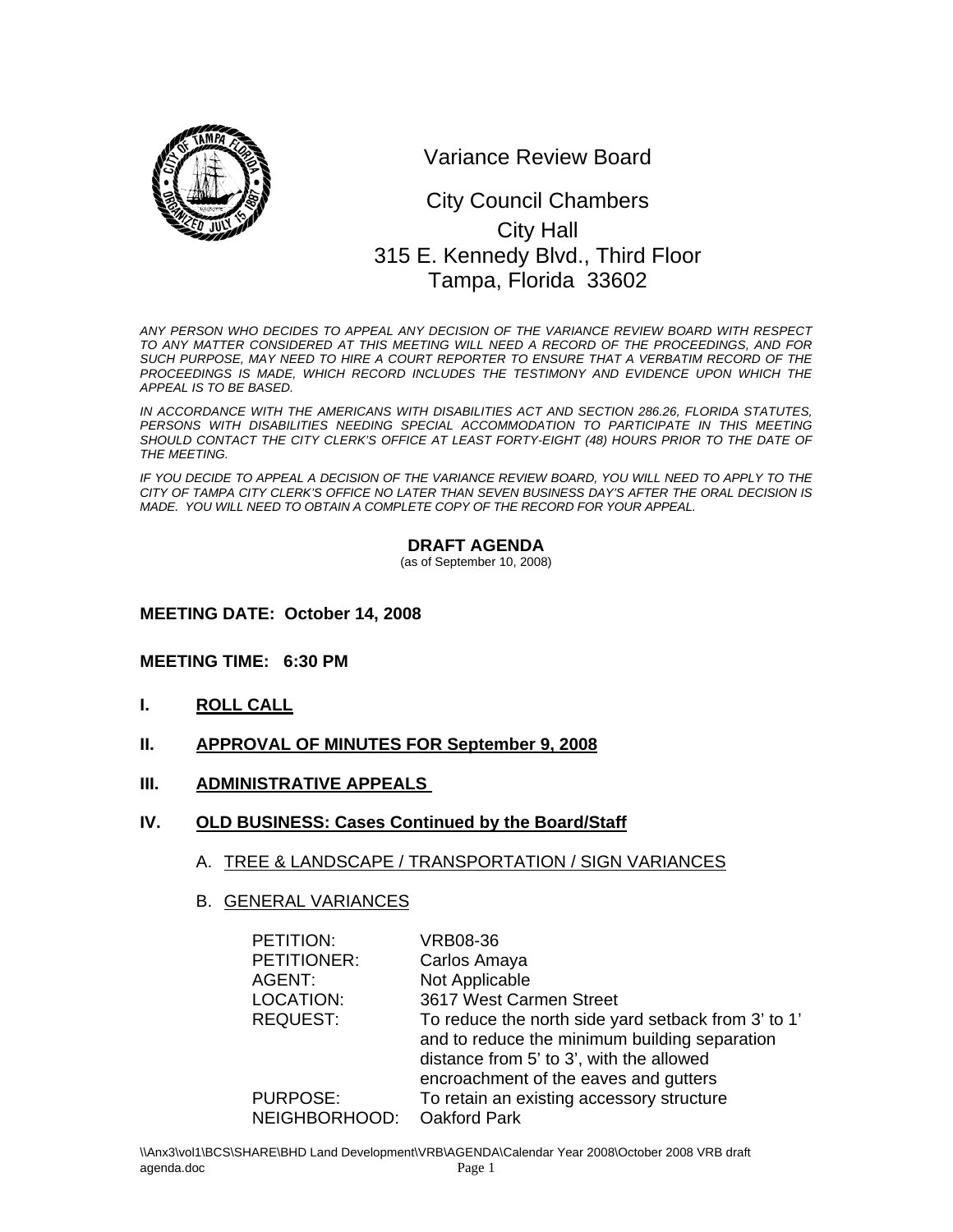*The Board shall hear a summary of any new evidence or of any other factors which may indicate that the application for rehearing constitutes a substantially different request. No testimony in opposition will be heard at this time.* 

| PETITION:       | <b>VRB08-93</b>                                                                                                                                                                                                                      |
|-----------------|--------------------------------------------------------------------------------------------------------------------------------------------------------------------------------------------------------------------------------------|
| PETITIONER:     | Adam LaFaye                                                                                                                                                                                                                          |
| AGENT:          | Not Applicable                                                                                                                                                                                                                       |
| LOCATION:       | 4311 W South Avenue                                                                                                                                                                                                                  |
| <b>REQUEST:</b> | To reduce the front yard setback from 10' to 6.1', to<br>reduce the corner yard setback from 10' to 2.2' with<br>the allowed encroachment of the eaves and gutters<br>and to reduce parking requirement from 6 spaces<br>to 5 spaces |
| <b>PURPOSE:</b> | To retain existing buildings                                                                                                                                                                                                         |
|                 | NEIGHBORHOOD: Drew Park Advisory Committee                                                                                                                                                                                           |
|                 | The beautiful control of a continuous of the October 44, 0000, with $\Gamma$                                                                                                                                                         |

*The board requested a continuance to the October 14, 2008, public hearing date.* 

### **V. NEW BUSINESS**

#### A. TREE & LANDSCAPE / TRANSPORTATION / SIGN VARIANCES

#### B. GENERAL VARIANCES

| <b>PETITION:</b>             | VRB08-95                                                                                                                                           |
|------------------------------|----------------------------------------------------------------------------------------------------------------------------------------------------|
| <b>PETITIONER:</b><br>AGENT: | William R. Alford<br>Not Applicable                                                                                                                |
| LOCATION:                    | 503 E. Kennedy Boulevard #328                                                                                                                      |
| <b>REQUEST:</b>              | To reduce the rear yard setback from 10 to 5.33',<br>with the allowed encroachment of the eaves and<br>gutters to reduce buffer from 15' to 4.67'. |
| PURPOSE:                     | To install a refrigeration unit to accommodate<br>existing restaurant                                                                              |
| NEIGHBORHOOD:                | <b>Tampa Downtown Partnership</b>                                                                                                                  |
| PETITION:                    | VRB08-96                                                                                                                                           |
| <b>PETITIONER:</b>           | John DeCaro                                                                                                                                        |
| AGENT:<br>LOCATION:          | Not Applicable<br>6101 S. Elkins Avenue                                                                                                            |
| <b>REQUEST:</b>              | South Side yard setback from 5' to 3', with the                                                                                                    |
| <b>PURPOSE:</b>              | allowed encroachment of the eaves and gutters.<br>To install a ground pool                                                                         |
| NEIGHBORHOOD:                | <b>Ballast Point</b>                                                                                                                               |

| PETITION:   | <b>VRB08-97</b>                |
|-------------|--------------------------------|
| PETITIONER: | Rafael E. & Becky M. Fernandez |
| AGENT:      | Not Applicable                 |
| LOCATION:   | 1111 Culbreath Isles Drive     |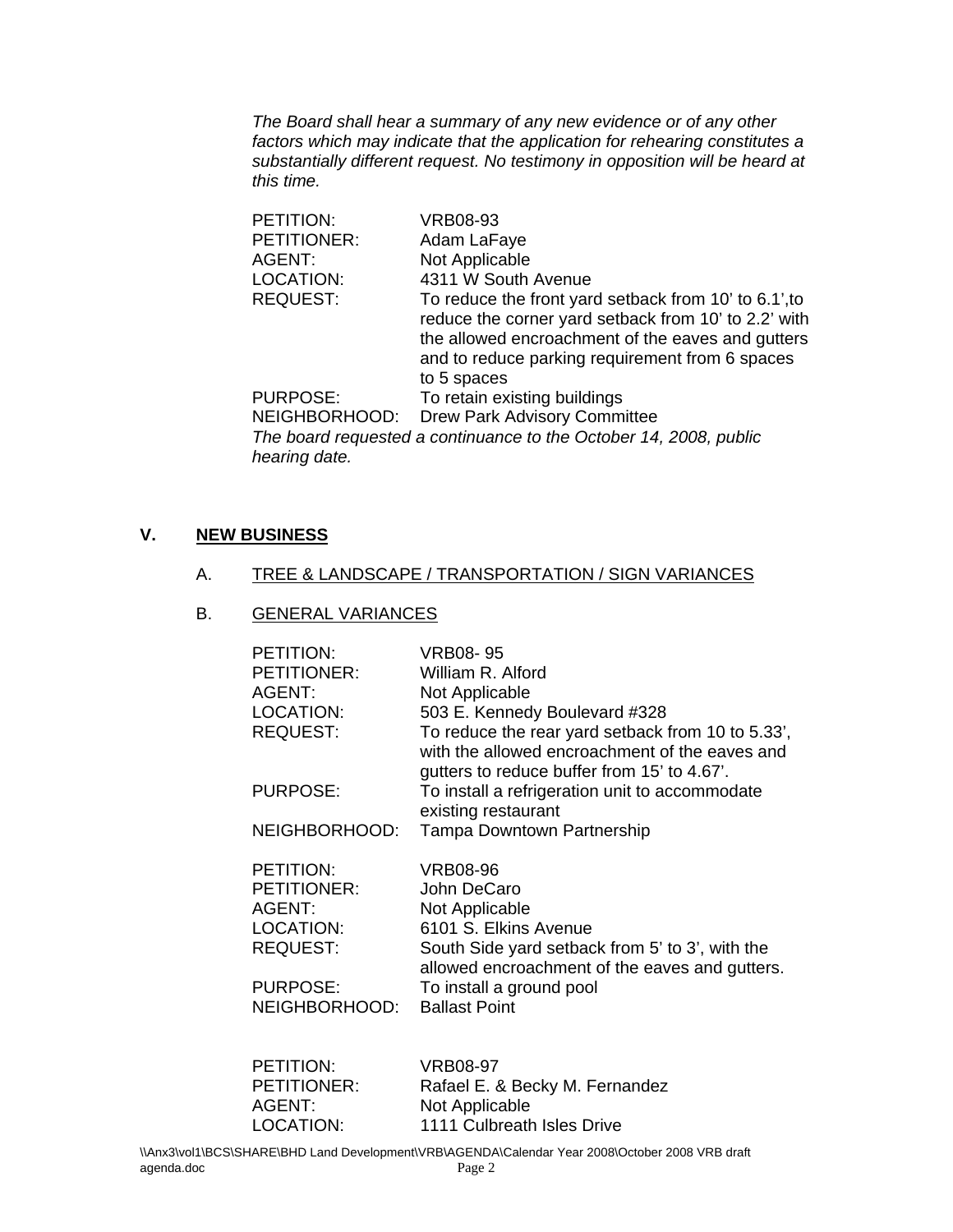| <b>REQUEST:</b>                   | To reduce the east side yard setback from 7' to 5',<br>with the allowed encroachment of the eaves and<br>gutters.                                              |
|-----------------------------------|----------------------------------------------------------------------------------------------------------------------------------------------------------------|
| <b>PURPOSE:</b>                   | To construct a two car garage                                                                                                                                  |
| NEIGHBORHOOD:                     | Culbreath Isles P.O.A. Inc / Culbreath Isles HOA                                                                                                               |
| PETITION:                         | <b>VRB08-98</b>                                                                                                                                                |
| PETITIONER:                       | <b>Cameron Mitchell</b>                                                                                                                                        |
| <b>AGENT:</b><br><b>LOCATION:</b> | <b>Todd Pressman</b><br>2205 N. Westshore Boulevard                                                                                                            |
| <b>REQUEST:</b>                   | To increase signage from 0 sf to 166.83 sf, to<br>increase signage from 0 sf to 10.51 sf., to allow                                                            |
| <b>PURPOSE:</b>                   | signage where there is no street frontage<br>To construct new commercial development                                                                           |
| NEIGHBORHOOD:                     | Carver City / Lincoln Gardens                                                                                                                                  |
| removed from the agenda.          | Per the Zoning Administrator's review of provisions, this case has been                                                                                        |
| PETITION:                         | <b>VRB08-99</b>                                                                                                                                                |
| PETITIONER:                       | Paul Solomon                                                                                                                                                   |
| <b>AGENT:</b>                     | <b>Todd Scime</b>                                                                                                                                              |
| LOCATION:                         | 9617 1/2 North Oklawaha Avenue                                                                                                                                 |
| <b>REQUEST:</b>                   | To reduce the rear yard setback from 20' to 10',<br>with the allowed encroachment of the eaves and                                                             |
|                                   | gutters                                                                                                                                                        |
| <b>PURPOSE:</b>                   | To construct residential addition                                                                                                                              |
| NEIGHBORHOOD:                     | <b>Terrace Park Civic Association</b>                                                                                                                          |
| PETITION:                         | <b>VRB08-100</b>                                                                                                                                               |
| PETITIONER:                       | Jorge Ramirez                                                                                                                                                  |
| <b>AGENT:</b>                     | Not Applicable                                                                                                                                                 |
| <b>LOCATION:</b>                  | 1215 E. New Orleans Avenue                                                                                                                                     |
| <b>REQUEST:</b>                   | To reduce the rear yard setback from 20' to 6', to<br>reduce the east side yard setback from 7' to 0' with                                                     |
|                                   | the allowed encroachment of the eaves and gutters                                                                                                              |
| <b>PURPOSE:</b>                   | To construct residential addition                                                                                                                              |
| NEIGHBORHOOD:                     | Southeast Seminole Heights                                                                                                                                     |
| PETITION:                         | <b>VRB08-101</b>                                                                                                                                               |
| PETITIONER:                       | Nancy Lee Huerta                                                                                                                                               |
| <b>AGENT:</b>                     | Not Applicable                                                                                                                                                 |
| <b>LOCATION:</b>                  | 2904 W. Lake Avenue                                                                                                                                            |
| <b>REQUEST:</b>                   | To reduce the rear yard setback from 5' to 0', to<br>reduce the east side yard setback from 5' to 0' with<br>the allowed encroachment of the eaves and gutters |
| PURPOSE:                          | To allow for a pool screening                                                                                                                                  |
| NEIGHBORHOOD:                     | <b>Stadium Area</b>                                                                                                                                            |
| PETITION:                         | <b>VRB08-102</b>                                                                                                                                               |
| PETITIONER:                       | <b>Dariel Diaz</b>                                                                                                                                             |
| AGENT:                            | Not Applicable                                                                                                                                                 |